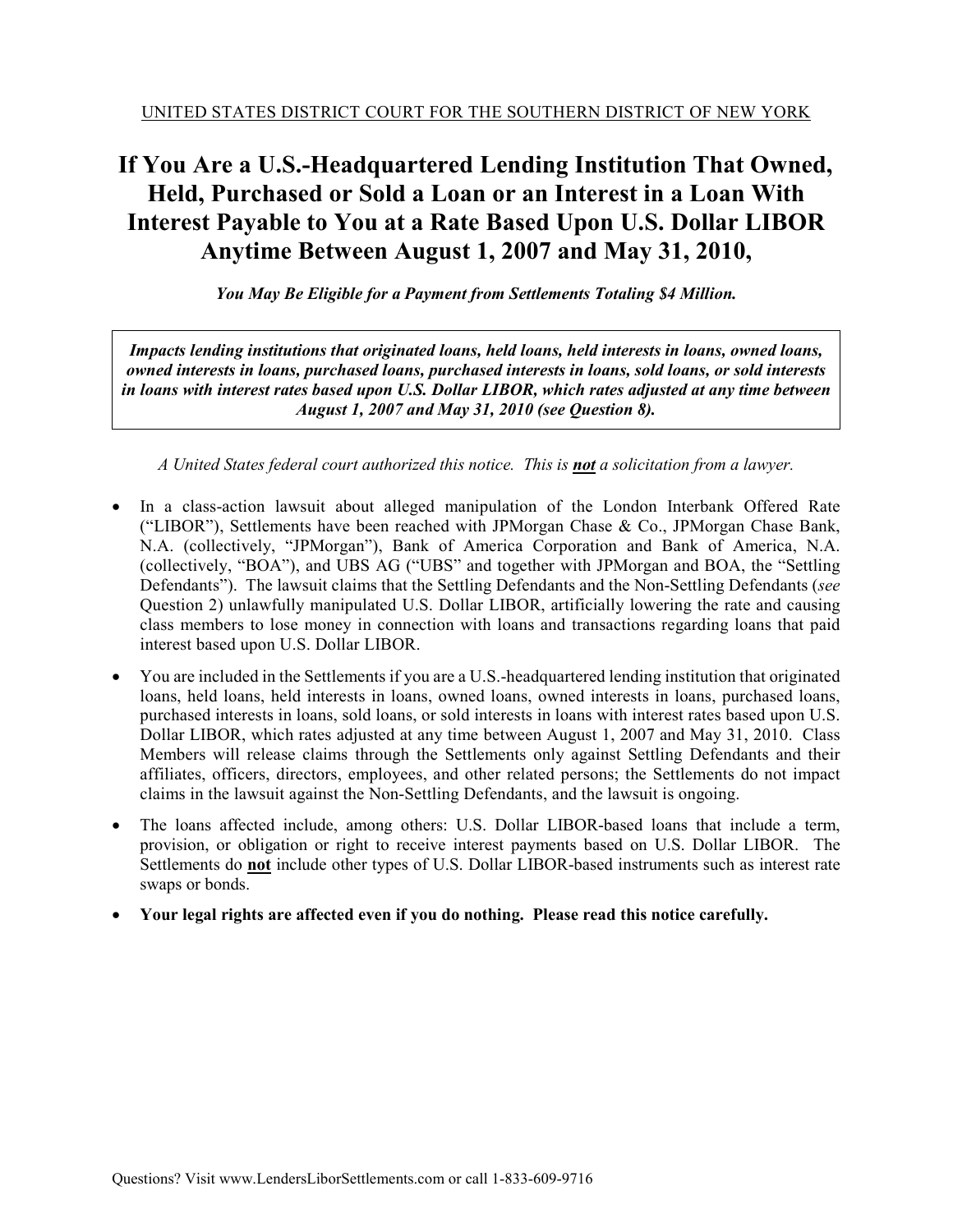| <b>YOUR LEGAL RIGHTS AND OPTIONS IN THE SETTLEMENTS</b>                                            |                                                                                                                                                                                                                                                                                                                             |  |  |
|----------------------------------------------------------------------------------------------------|-----------------------------------------------------------------------------------------------------------------------------------------------------------------------------------------------------------------------------------------------------------------------------------------------------------------------------|--|--|
| <b>ALREADY SUBMITTED</b><br><b>A VALID PROOF OF</b><br><b>CLAIM IN PRIOR</b><br><b>SETTLEMENT?</b> | You need not submit a claim form now if you previously submitted a valid<br>proof of claim in the prior settlement with Citibank, N.A., Citigroup Inc.,<br>HSBC Bank plc, HSBC Holdings plc and Barclays Bank plc in the Lender<br>Action. The claims administrator will use the information already on file.               |  |  |
| <b>IF YOU DID NOT</b><br>PREVIOUSLY SUBMIT<br>A CLAIM SUBMIT A<br><b>CLAIM</b>                     | This is the only way to get a payment if you did not submit a valid Proof of<br>Claim to the Claims Administrator in connection with the previous<br>settlements in the Lender Action. See Question 14.                                                                                                                     |  |  |
| <b>ASK TO BE</b><br><b>EXCLUDED</b>                                                                | You will get no monetary benefits from the Settlements. This is the only<br>option that allows you to retain any claims released by the Settlements<br>against Settling Defendants about U.S. Dollar LIBOR manipulation and<br>other claims at issue in this case. See Question 18.                                         |  |  |
| <b>OBJECT</b>                                                                                      | If you wish to object to the Settlements, or anything else referenced in this<br>Notice, you must file a written objection. See Question 21.                                                                                                                                                                                |  |  |
| <b>GO TO A HEARING</b>                                                                             | You may also request to be heard at the Fairness Hearing. See Question 25.                                                                                                                                                                                                                                                  |  |  |
| <b>DO NOTHING</b>                                                                                  | If you already sent a valid Proof of Claim in connection with the previous<br>settlements in the Lender Action, and wish to receive a payment in<br>connection with these Settlements, you are encouraged to do nothing. The<br>Claims Administrator will process your claim using the information<br>previously submitted. |  |  |
|                                                                                                    | If you did not previously submit a valid Proof of Claim in connection with<br>the previous settlements in the Lender Action and do nothing now, you will<br>forfeit your right to get a monetary benefit from the Settlements.                                                                                              |  |  |
|                                                                                                    | Regardless of whether you sent in (or now send in) a Proof of Claim, unless<br>you exclude yourself, you will give up your rights to assert claims released<br>by the Settlements against Settling Defendants about U.S. Dollar LIBOR<br>manipulation claims at issue in this case.                                         |  |  |

These rights and options—**and the deadlines to exercise them**—are explained in this notice.

 The Court will decide whether to approve the Settlements. Payments will only be made if the Court approves the Settlements and after any appeals are resolved. Please be patient.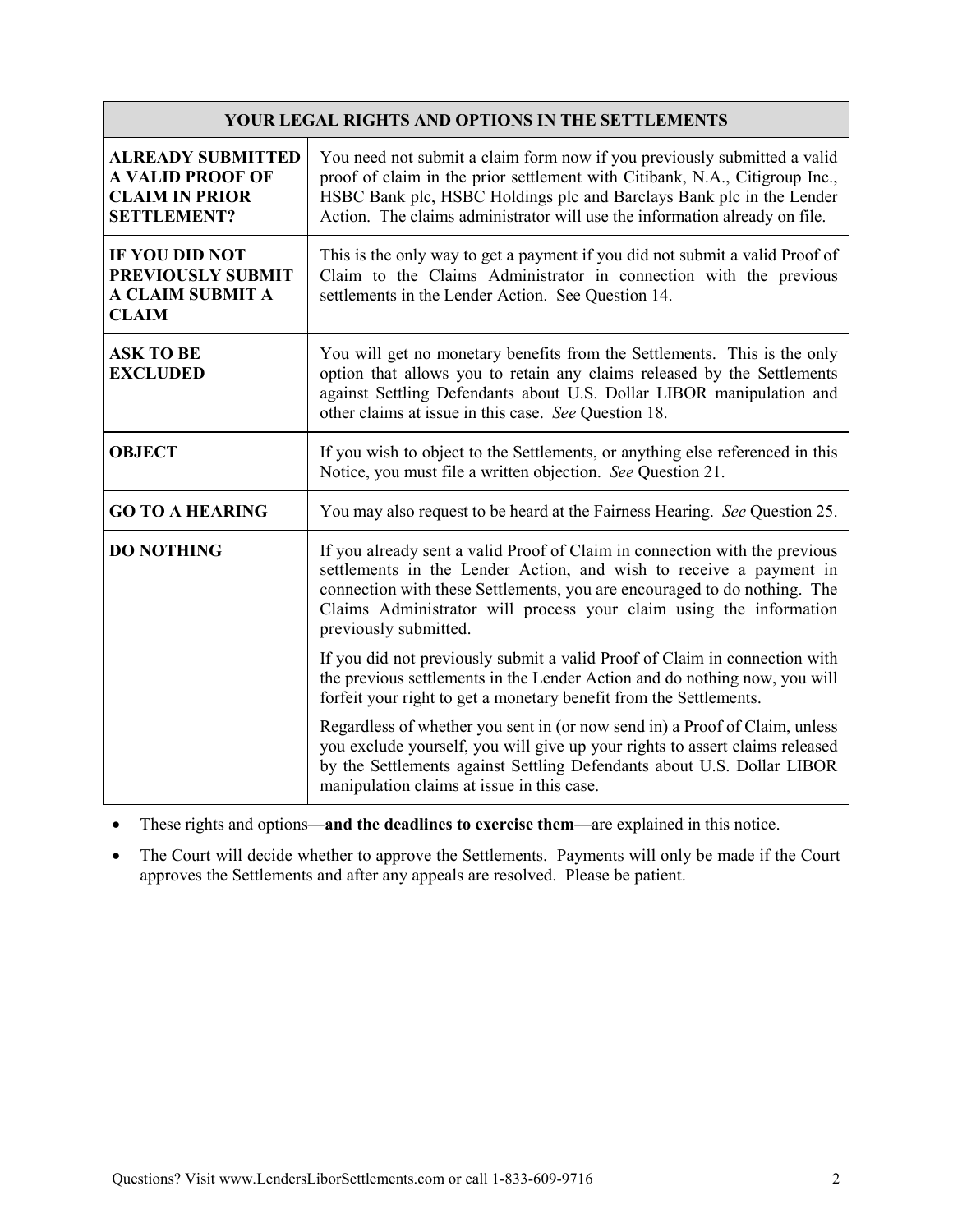# **WHAT THIS NOTICE CONTAINS**

| 1. | Why is there a notice?                                                                  |
|----|-----------------------------------------------------------------------------------------|
| 2. | What is this lawsuit about?                                                             |
| 3. | Are there any related lawsuits?                                                         |
|    | 4. What is a class action?                                                              |
| 5. | Why did the Parties settle?                                                             |
|    |                                                                                         |
| 6. | How do I know if I am part of the Settlements?                                          |
| 7. | What is the London Interbank Offered Rate (LIBOR)?                                      |
|    | 8. What U.S. Dollar LIBOR-based loans are covered by the Settlements?                   |
| 9. | What if I am not sure whether I am included in the Settlements?                         |
|    |                                                                                         |
|    |                                                                                         |
|    | 10. What do the Settlements provide?                                                    |
|    | 11. How much will my payment be?                                                        |
|    | 12. When will I receive my payment?<br>13. What am I giving up to stay in the Class?    |
|    |                                                                                         |
|    |                                                                                         |
|    | 14. How can I receive a payment?                                                        |
|    | 15. What if my claim is rejected?                                                       |
|    |                                                                                         |
|    | 16. How do I exclude myself from the Settlements?                                       |
|    | 17. If I do not exclude myself, can I sue Settling Defendants for the same thing later? |
|    | 18. If I exclude myself, can I still get a payment from the Settlements?                |
|    |                                                                                         |
|    |                                                                                         |
|    | 19. Do I have a lawyer in the case?                                                     |
|    | 20. How will the lawyers be paid?                                                       |
|    |                                                                                         |
|    | 21. How do I tell the Court if I object to the Settlements?                             |
|    | 22. What is the difference between objecting and asking to be excluded?                 |
|    |                                                                                         |
|    |                                                                                         |
|    | 23. When and where will the Court decide whether to approve the Settlements?            |
|    | 24. Do I have to attend the hearing?                                                    |
|    | 25. May I speak at the hearing?                                                         |
|    |                                                                                         |
|    | 26. How do I get more information?                                                      |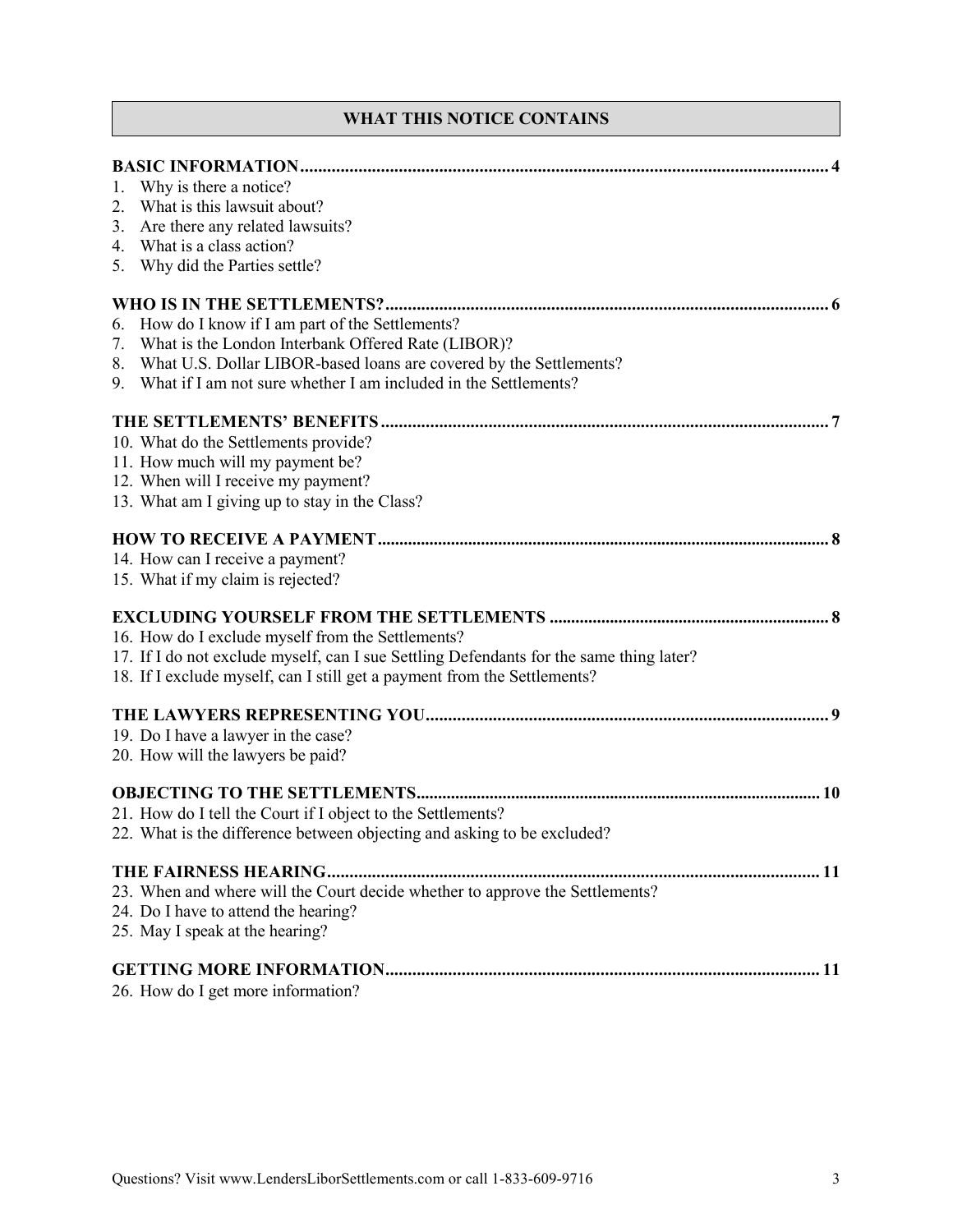## **BASIC INFORMATION**

#### **1. Why is there a notice?**

A Court authorized this notice because you have a right to know about proposed Settlements in this classaction lawsuit and about all of your options before the Court decides whether to give final approval to the Settlements. This notice explains the lawsuit, the Settlements, and your legal rights.

Judge Naomi Reice Buchwald of the United States District Court for the Southern District of New York is overseeing this case. This litigation has been consolidated within *In re LIBOR-Based Financial Instruments Antitrust Litigation*, MDL No. 2262, and the Settlements relate to an action referred to as the "Lender Action" because it involves plaintiffs who originated loans, held loans, held interests in loans, owned loans, owned interests in loans, purchased loans, purchased interests in loans, sold loans, or sold interests in loans with interest rates based upon U.S. Dollar LIBOR, which rates adjusted at any time between August 1, 2007 and May 31, 2010 (the "Class Period").

#### **2. What is this lawsuit about?**

Banks on the U.S. Dollar LIBOR panel (and their affiliates) around the world were sued by lending institutions ("Plaintiffs") who claim that the banks manipulated U.S. Dollar LIBOR during the financial crisis, artificially lowering the rate. Plaintiffs claim that Settling Defendants and other banks manipulated U.S. Dollar LIBOR, and that, as a result, institutions that originated, held, purchased or sold loans or interests in loans tied to U.S. Dollar LIBOR did not receive as much interest payments for their U.S. Dollar LIBOR-based loans or interests in loans as they should have and/or paid more or received less than they should have in connection with such transactions. Settling Defendants and the Non-Settling Defendants deny these claims and maintain they did nothing wrong. Plaintiffs in the Lender Action have brought (a) common-law fraud and (b) conspiracy to commit fraud claims against Settling Defendants and the Non-Settling Defendants.

The Court has denied a motion to dismiss the fraud claims asserted by The Berkshire Bank against certain Defendants, but the Court has dismissed the fraud claims asserted by the Government Development Bank for Puerto Rico as barred by the statute of limitations. Moreover, on February 28, 2018, the Court denied The Berkshire Bank's motion for class certification. In so doing, the Court held, among other things, that a class action is not appropriate because (i) common issues do not predominate over individual ones; (ii) class-action status would not be superior to the maintenance of individual actions; and (iii) the proposed class representative, The Berkshire Bank, did not meet the adequacy of representation requirements imposed by Fed. R. Civ. P. 23(a)(4). Aside from these class Settlements, the Berkshire Bank is continuing to pursue only its individual claims. The Berkshire Bank petitioned the Court of Appeals for the Second Circuit to review the Court's denial of class certification. The Court of Appeals has denied that petition. Given the Court of Appeals' decision, the only remaining avenue for reversal of the denial of class certification is an appeal taken after the entry of final judgment on the merits. Accordingly, settlements are likely to be the only way that Lender Class Members will achieve any recovery through the Lender Action.

Previous settlements resolving the claims against Citibank, N.A., Citigroup Inc., HSBC Bank plc, HSBC Holdings plc and Barclays Bank plc were granted final approval on December 20, 2018. In the meantime, Plaintiffs continued to pursue the Lender Action against the remaining defendants.

Settlements have been reached with JPMorgan, BOA and UBS and that is why you are receiving this Notice. The Settlements do not impact claims in the lawsuit against the Non-Settling Defendants, and the lawsuit is ongoing as an individual action.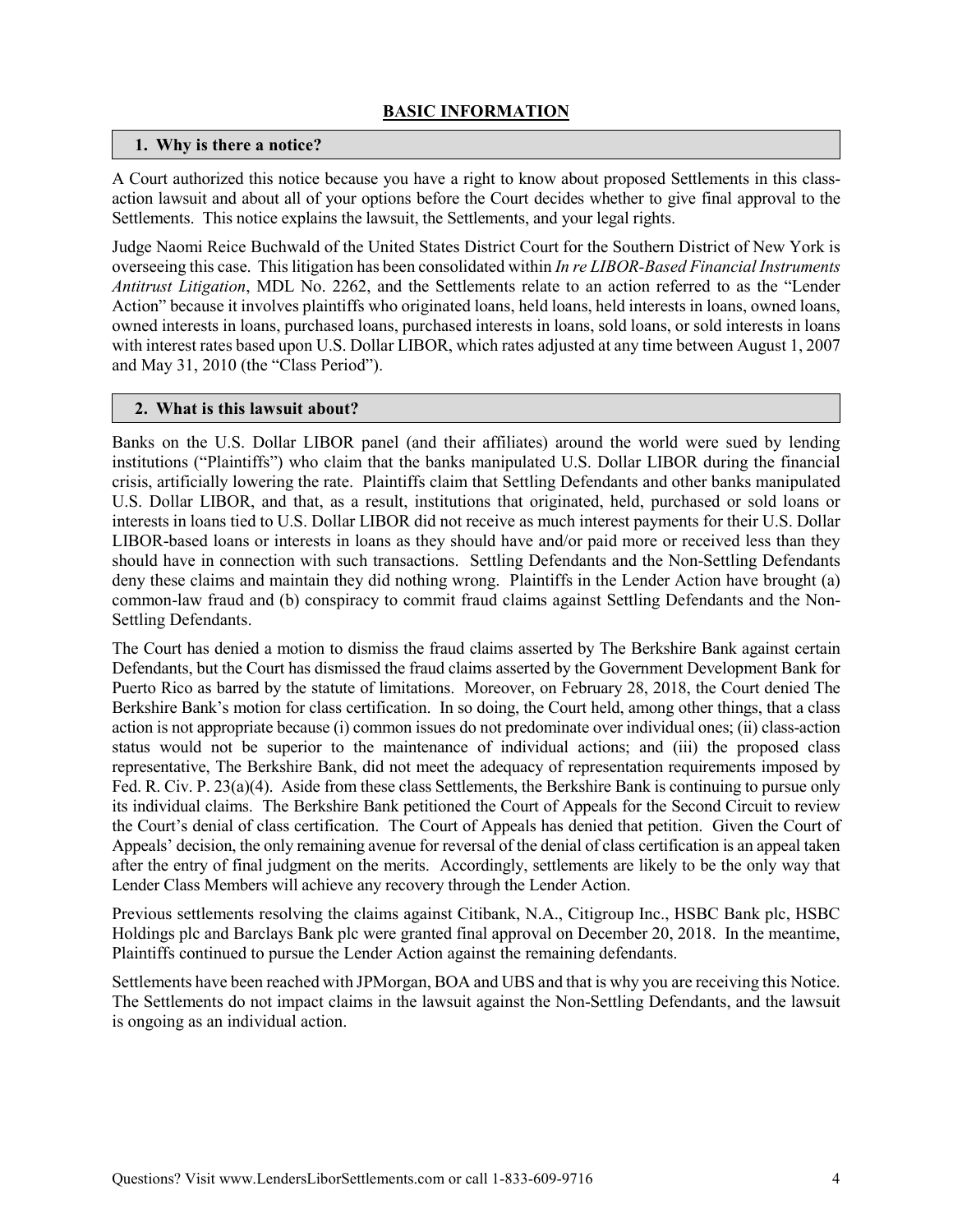In addition to the Settling Defendants the other named Defendants are:

- Bank of Tokyo Mitsubishi UFJ Ltd.;
- Barclays Bank plc;
- British Bankers' Association, BBA Enterprises Ltd, and BBA LIBOR Ltd;
- Citibank, N.A. and Citigroup Inc.;
- Coöperatieve Centrale Raiffeisen Boerenleenbank B.A.;
- Credit Suisse Group AG;
- Deutsche Bank AG;
- Lloyds Banking Group PLC;
- HBOS PLC:
- HSBC Bank plc and HSBC Holdings plc;
- Royal Bank of Canada;
- The Norinchukin Bank:
- The Royal Bank of Scotland Group PLC; and
- WestLB AG and Westdeutsche Immobilenbank AG.

### **3. Are there any related lawsuits?**

Yes. There are many cases involving similar facts and allegations that have been consolidated as a multidistrict litigation ("MDL") in the U.S. District Court for the Southern District of New York, entitled: *In re LIBOR-Based Financial Instruments Antitrust Litigation*, 11-MD-2262. The Settlements are made with Plaintiffs in the Lender Action only.

#### **4. What is a class action?**

In a class action, "Class Representatives" sue on behalf of themselves and others with similar claims, who together are the "Class" or "Class Members." In these Settlements, the Class Representatives are The Berkshire Bank and the Government Development Bank for Puerto Rico. In a class action, one court action resolves the issues for all Class Members, except for those who exclude themselves from the Class. While The Berkshire Bank and Government Development Bank for Puerto Rico represented the Class in negotiating the Settlements, the Court has ruled that The Berkshire Bank did not meet the adequacy of representation requirements imposed by Fed. R. Civ. P. 23(a)(4).

## **5. Why did the Parties settle?**

The Parties have engaged in lengthy negotiations and Plaintiffs and Settling Defendants have agreed to the Settlements. By agreeing to settle, the Parties avoid the costs and uncertainty of further litigation, and the people affected will get a chance to receive compensation. The Class Representatives and their attorneys think the Settlements are best for all Lender Class Members. The proposed Settlements do not mean that any law was broken or that Settling Defendants did anything wrong.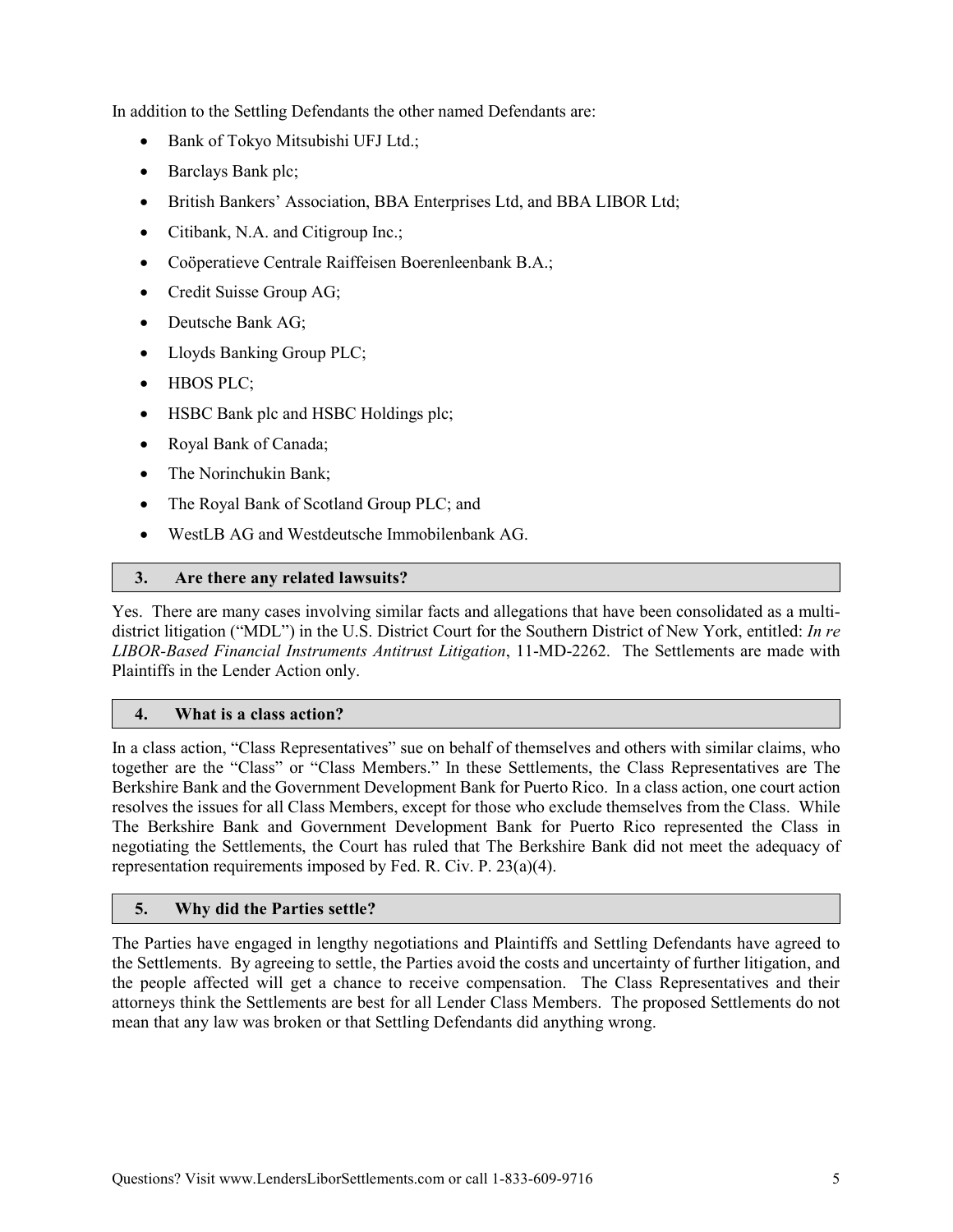## **WHO IS IN THE SETTLEMENTS?**

If you received mailed notice of the Settlements, then you may be a Class Member. But even if you did not receive a notice, you may be a Class Member, as described below.

#### **6. How do I know if I am part of the Settlements?**

You are included in the Settlements if you (lending institution) are:

- Headquartered in the United States, including United States territories; and
- Originated loans, held loans, held interests in loans, owned loans, owned interests in loans, purchased loans, purchased interests in loans, sold loans, or sold interests in loans with interest rates based upon U.S. Dollar LIBOR ("U.S. Dollar LIBOR-Based Loans"), which rates adjusted at any time between August 1, 2007 and May 31, 2010 (*see* Question 8).

You are **not** a member of the Class, even if you meet the above criteria, if you are:

- One of the Defendants or alleged co-conspirators or their employees, officers, or directors;
- One of the Defendants' parent companies, subsidiaries, affiliates, legal representatives, heirs, successors, assigns, or any person acting on their behalf;
- An entity in which any Defendants have a controlling interest;
- Any judicial officers presiding over the Lender Action and the members of his/her immediate families and judicial staff.

Investment vehicles (defined below) are not excluded from the Class solely because they are, or are managed by, affiliates or subsidiaries of the Defendants. "Investment vehicles" are any investment company, separately managed account or pooled investment fund, including, but not limited to: (i) mutual fund families, exchange-traded funds, fund of funds and hedge funds; and (ii) employee benefit plans.

#### **7. What is the London Interbank Offered Rate (LIBOR)?**

U.S. Dollar LIBOR is based upon the rates at which each individual bank on the U.S. Dollar LIBOR panel could borrow funds, were it to do so by asking for and then accepting inter-bank offers in reasonable market size, just prior to 11:00 am London time, and is calculated as the average of the middle eight contributed rates by the sixteen panel banks each day. It is a reference point for determining certain interest rates for certain financial instruments worldwide. LIBOR rates are calculated for several currencies, such as U.S. Dollars, and several borrowing periods, ranging from overnight to one year. They are published each business day. The Settlements and litigation only involve U.S. Dollar LIBOR.

#### **8. What U.S. Dollar LIBOR-based instruments are covered by the Settlements?**

The Settlements relate to U.S. Dollar LIBOR-based loans that include any term, provision, obligation or right to be paid or to receive interest based upon U.S. Dollar LIBOR.

#### **9. What if I am not sure whether I am included in the Settlements?**

If you are not sure whether you are included in the Settlements, you may call 1-833-609-9716 with questions or visit www.LendersLiborSettlements.com. You may also write with questions to Lenders LIBOR Settlements, c/o JND Legal Administration, P.O. Box 91347, Seattle, WA 98111.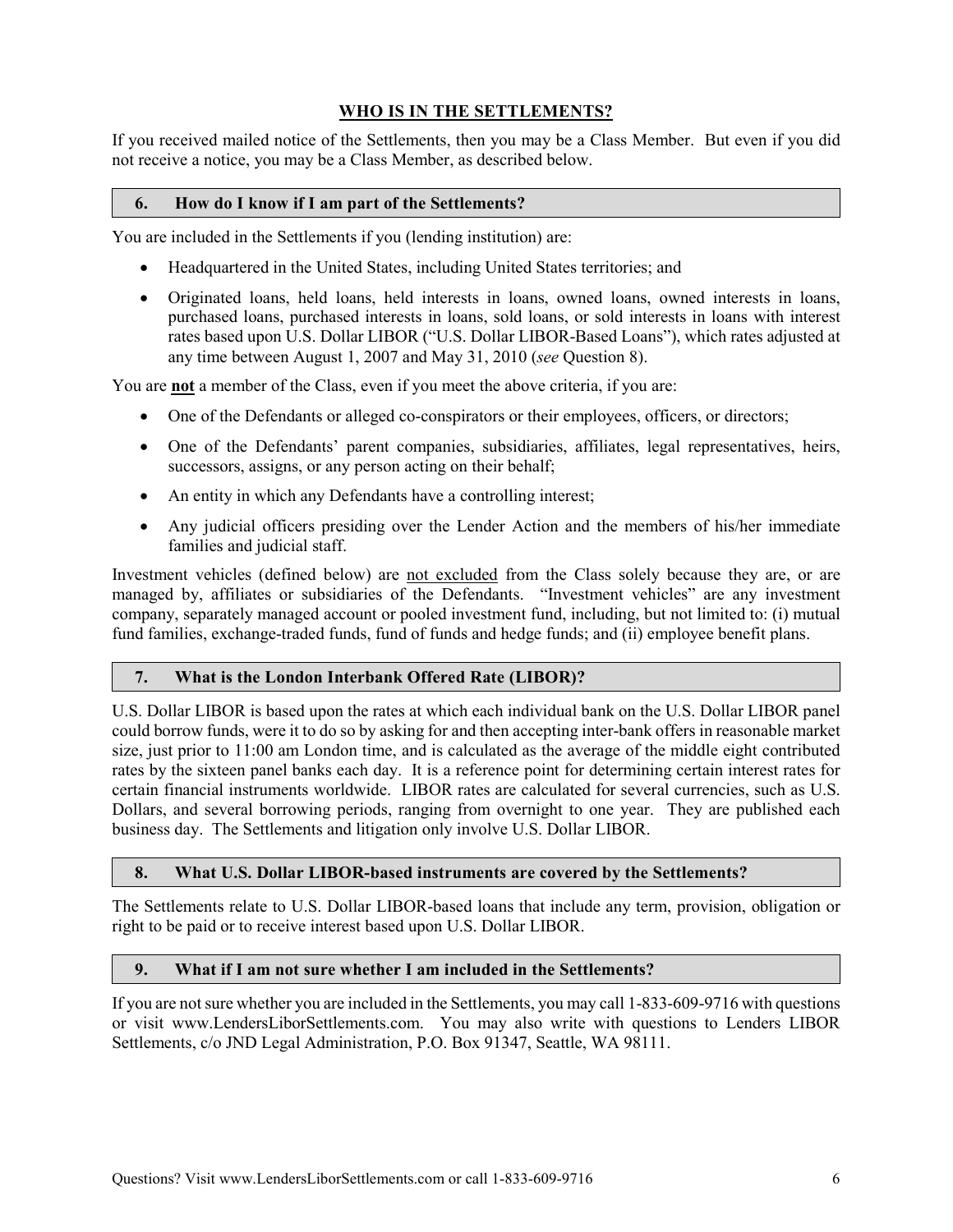# **THE SETTLEMENTS' BENEFITS**

### **10. What do the Settlements provide?**

The Settlements with the Settling Defendants will create a \$4 million Settlement Fund (\$1.5 million from JPMorgan, \$1.5 million from BOA, and \$1 million from UBS) that will be used to pay eligible Class Members who submit valid claims. The cost to administer the Settlements, attorneys' fees, and the payment to the Class Representatives will come out of the Settlement Fund (*see* Question 20).

More details are in the Settlement Agreements, which are available at www.LendersLiborSettlements.com.

## **11. How much will my payment be?**

The Settlement Fund will be distributed to settlement class members *pro rata*, in proportion to a reasonable estimate of their damages, after deduction of any fees and expenses (*see* Question 20). This distribution will be made pursuant to a Plan of Distribution, which is available at www.LendersLiborSettlements.com. The Plan of Distribution provides that each Class Member will receive a *pro rata* distribution, based on the reduced interest the Class Member received during the Class Period as a result of the alleged suppression. A chart showing the applicable amount of alleged suppression during the Class Period is available on the website, and it is based on expert modeling the Plaintiffs have used in support of their litigation. Class Members will have the option to comment or object to any portion of the Plan of Distribution at the Fairness Hearing. The Settlement Agreements will remain in place if the Court rejects or alters the proposed Plan of Distribution, but otherwise approves the Settlements.

### **12. When will I receive my payment?**

Class Members who are entitled to payments will receive their payments after the Court grants final approval to the Settlements and after any appeals are resolved (*see* "The Fairness Hearing" below). If there are appeals, resolving them can take time. Please be patient.

## **13. What am I giving up to stay in the Class?**

Unless you exclude yourself from the Settlements, you will give up your right to sue Settling Defendants for the claims being resolved by these Settlements. The specific claims you are giving up against Settling Defendants and all related parties are called "Released Claims" and are set forth in the Consolidated Proposed Order for Final Approval of the Settlements:

Any and all manner of claims, causes of action, cross-claims, counter-claims, charges, liabilities, demands, judgments, suits, obligations, debts, setoffs, rights of recovery, or liabilities for any obligations of any kind whatsoever (however denominated), of every nature and description, whether class or individual, in law or equity or arising under constitution, statute, regulation, ordinance, contract, or otherwise in nature, for fees, costs, penalties, fines, debts, expenses, attorneys' fees, and damages, whenever incurred, and liabilities of any nature whatsoever (including joint and several), whether based on federal, state, local, statutory or common law, in equity, or on any other law, rule, regulation (including Rule 11 of the Federal Rules of Civil Procedure), ordinance, contract, or the law of any foreign jurisdiction, whether fixed or contingent, known or unknown, suspected or unsuspected, asserted or unasserted, matured or unmatured, arising from or relating in any way to the origination, ownership, purchase, or sale of loans (or interests in loans, including through mortgage-backed securities, home or business loans, or other instruments) with interest rates tied to LIBOR which adjusted during the Class Period, and the acts, facts, statements, or omissions that were or could have been alleged or asserted by Lender Plaintiffs or any member of the Settlement Class in the Lender Action or in any other action in any court or forum, which any Releasing Party ever had, now has, or hereafter may have against the Released Parties (whether directly, derivatively, representationally, or in any other capacity), from the beginning of time.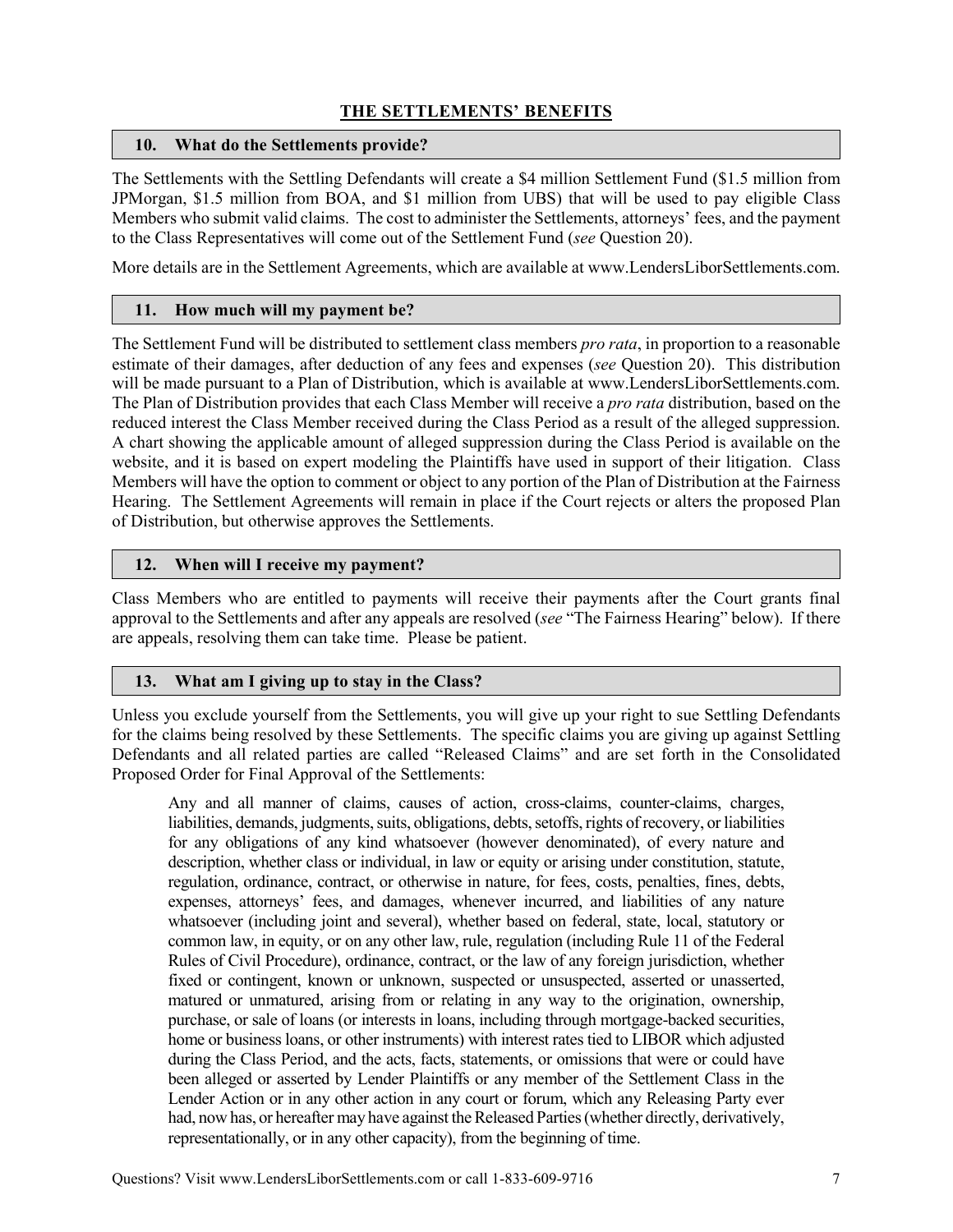Upon court approval of the Settlements, you will be "releasing" JPMorgan, BOA and UBS and all related persons or entities as described in the Settlement Agreements and the Proposed Final Judgment and Order of Dismissal with Prejudice granting Final Approval to the Settlements. These documents are available at www.LendersLiborSettlements.com. Please read these documents carefully. If you have any questions you can contact the law firm listed in Question 19 for free or you can, of course, speak with your own lawyer.

## **HOW TO RECEIVE A PAYMENT**

#### **14. How can I receive a payment?**

**Class Members who already submitted a valid Proof of Claim to the Claims Administrator in connection with the previous settlements in the Lender Action should not submit one now**. The Claims Administrator will use the information already on file to ascertain your eligibility for the Settlements.

Class Members who did not submit a valid Proof of Claim to the Claims Administrator in connection with the previous settlements in the Lender Action must submit acceptable Proofs of Claim in connection with these Settlements in order to share in the Settlements proceeds

To be eligible for a payment, you will need to complete and submit a proof of claim by **April 21, 2020**. Claims may be submitted online at www.LendersLiborSettlements.com. If you submit a proof of claim with your contact information, you will receive future notifications containing additional important information, including with respect to any future settlements. You may also download and mail your completed proof of claim to:

> Lenders LIBOR Settlements c/o JND Legal Administration P.O. Box 91347 Seattle, WA 98111

#### **15. What if my claim is rejected?**

The Settlements provide a process for Class Members to contest the rejection of a claim. You will get further details in the letter you receive after your claim has been processed. If your claim is rejected, you may request a review. You will need to do so in writing and submit reasons for why you are contesting the rejection along with any supporting documentation. If your dispute cannot be resolved, it may be presented to the Court for review. The Court's decision will be final and binding. More details are in the Settlement Agreements, which are available at www.LendersLiborSettlements.com.

#### **EXCLUDING YOURSELF FROM THE SETTLEMENTS**

If you do not want to participate in the Settlements, and you want to keep the right to sue JPMorgan, BOA and/or UBS about the issues in this case, then you must exclude yourself, or "opt out" of, the Class.

#### **16. How do I exclude myself from the Settlements?**

To exclude yourself from the Settlements, you must mail a letter or other written document to the Settlement Administrator ("Request for Exclusion").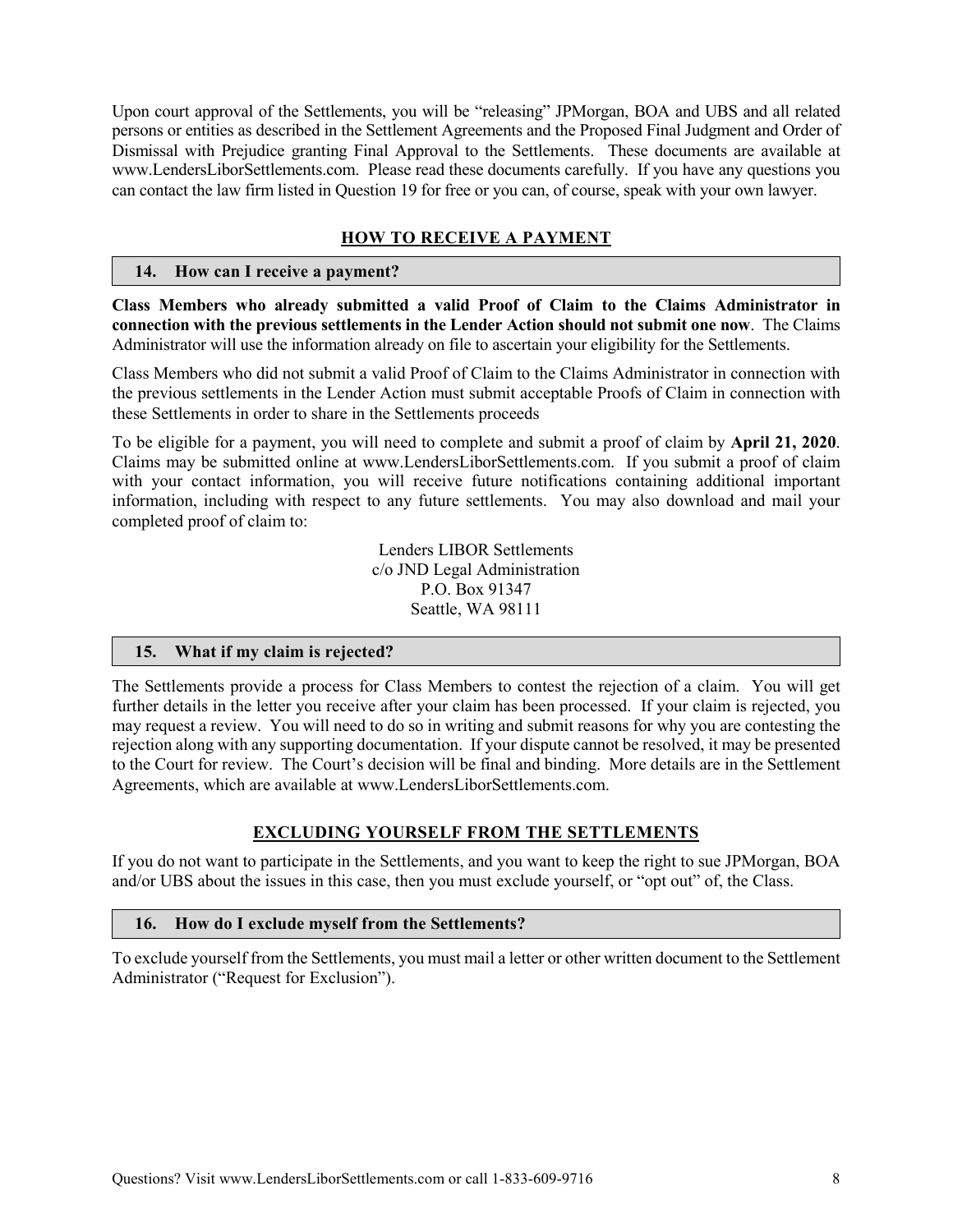A Request for Exclusion must:

- Be in writing;
- Be signed by you or your authorized representative;
- State your name, address, and phone number;
- Include (1) proof of membership in the Class and (2) a signed statement that "I/we hereby request that I/we be excluded from the proposed Lender Class in the *In re LIBOR-Based Financial Instruments Antitrust Litigation*, MDL No. 2262";
- List and provide documentation regarding any instruments held by you within the Settlement Class definition, including the origination, purchase, receipt of, holding or sale of any interest in all loans with interest rates based on USD LIBOR during the Class Period, including any loans issued to you during the Class Period. Such documentation should also demonstrate any amounts paid or received in connection with such loans during the Class Period, including the interest received or paid during the Class Period for such loans; and
- Be mailed to the Claims Administrator at the address provided below and postmarked no later than **April 21, 2020** or any other date set by the Court.

You must also provide any other information reasonably requested by the Claims Administrator. You must mail your Request for Exclusion, postmarked no later than **April 21, 2020**, to Lenders LIBOR Settlements, c/o JND Legal Administration, P.O. Box 91347, Seattle, WA 98111.

## **17. If I do not exclude myself, can I sue JPMorgan, BOA or UBS for the same thing later?**

No. Unless you exclude yourself, you give up the right to sue JPMorgan, BOA and UBS for the claims that you released through the Settlements.

## **18. If I exclude myself, can I still get a payment from these Settlements?**

No. You will not get a payment if you exclude yourself from the Settlements.

## **THE LAWYERS REPRESENTING YOU**

#### **19. Do I have a lawyer in the case?**

The Court has appointed the Pomerantz LLP law firm to represent all Lender Class Members as interim "Class Counsel." The firm can be contacted at:

> Jeremy A. Lieberman POMERANTZ LLP 600 Third Avenue 20th Floor New York, NY 10016

You will not be charged for contacting this lawyer. If you want to be represented by your own lawyer, you may hire one at your own expense.

#### **20. How will the lawyers be paid?**

Class Counsel will ask the Court for attorneys' fees up to one-third of the \$4 million Settlement Fund as well as reimbursement for costs and expenses. The fees and expenses awarded by the Court will be paid out of the Settlement Fund. The Court will decide the amount of fees to award. Class Counsel may choose to share part of any attorneys' fees awarded by the Court with Mordchai Krausz, Esq., in accordance with the level of his work and responsibility in the prosecution of this Action. Class Counsel's choice to share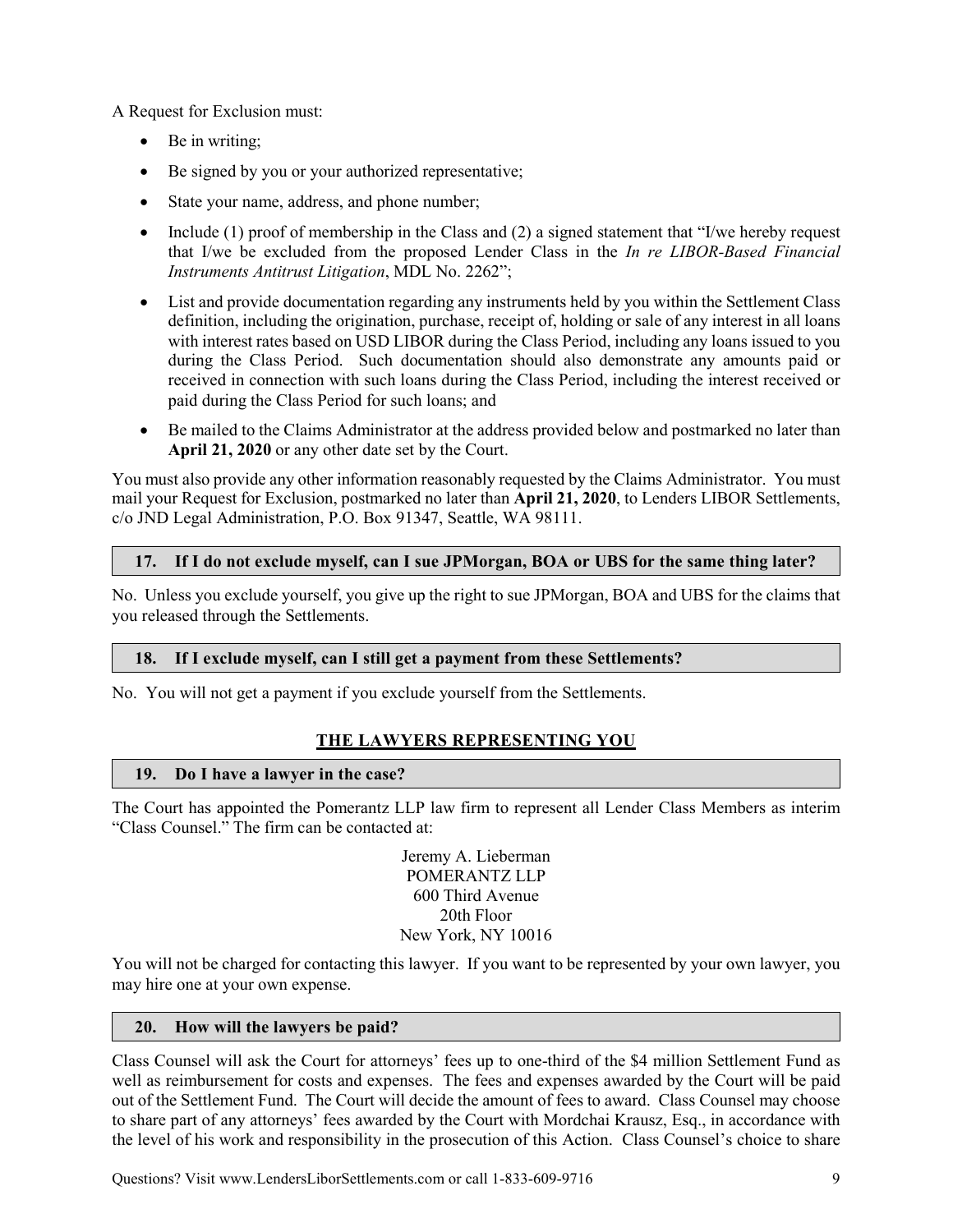any of the attorneys' fees awarded by the Court is not subject to Court approval and it will not influence the amount of attorneys' fees awarded to Class Counsel by the Court. Class Counsel will also request that special service payments of up to \$15,000 total be paid from the Settlement Fund to the Class Representatives for their service as representatives on behalf of the whole Class.

# **OBJECTING TO THE SETTLEMENTS**

### **21. How do I tell the Court if I object to the Settlements?**

If you are a member of the Lender Class, you may object to any portion of the Settlements. To object, you must submit a letter or other written document that includes the following:

- Your name, address, and telephone number;
- A statement saying that you object to the Lender Class Settlements in *In re LIBOR-Based Financial Instruments Antitrust Litigation*, MDL No. No. 2262;
- Whether you plan to appear at the Fairness Hearing (*see* Question 24);
- Proof of membership in the Class, including documentation evidencing that you originated loans, held loans, held interests in loans, owned loans, owned interests in loans, purchased loans, purchased interests in loans, sold loans, or sold interests in loans with interest rates based upon U.S. Dollar LIBOR between August 1, 2007 and May 31, 2010;
- The specific reasons you object to the Settlements, along with any supporting materials or documents that you want the Court to consider; and
- Your signature.

The objection must be mailed to the addresses listed below with a postmark no later than **May 5, 2020.**

| <b>COURT</b>                     | <b>LENDER CLASS COUNSEL</b> |                             |
|----------------------------------|-----------------------------|-----------------------------|
| Hon. Naomi Reice Buchwald Daniel | Jeremy A. Lieberman         |                             |
| Patrick Moynihan                 | Pomerantz LLP               |                             |
| United States Courthouse         | 600 Third Avenue,           |                             |
| 500 Pearl Street                 | 20th Floor                  |                             |
| New York, NY 10007               | New York, NY 10016          |                             |
| <b>JPMORGAN'S COUNSEL</b>        | <b>BOA'S COUNSEL</b>        | <b>UBS'S COUNSEL</b>        |
| Paul C. Gluckow                  | Paul S. Mishkin             | Jefferson E. Bell           |
| Simpson Thacher & Bartlett LLP   | Davis Polk & Wardwell LLP   | Gibson, Dunn & Crutcher LLP |
| 425 Lexington Avenue             | 450 Lexington Avenue        | 200 Park Avenue             |
| New York, New York 10017         | New York, New York 10017    | New York, New York 10166    |

If your objection is not postmarked by the deadline and does not include the information listed above, it will not be valid.

#### **22. What is the difference between objecting and asking to be excluded?**

Objecting is simply telling the Court that you disagree with something about the Settlements. You can object only if you do not exclude yourself from the Class. Excluding yourself is telling the Court that you do not want to be part of the Class. If you exclude yourself, you have no basis to object because the Settlements no longer affect you.

## **THE FAIRNESS HEARING**